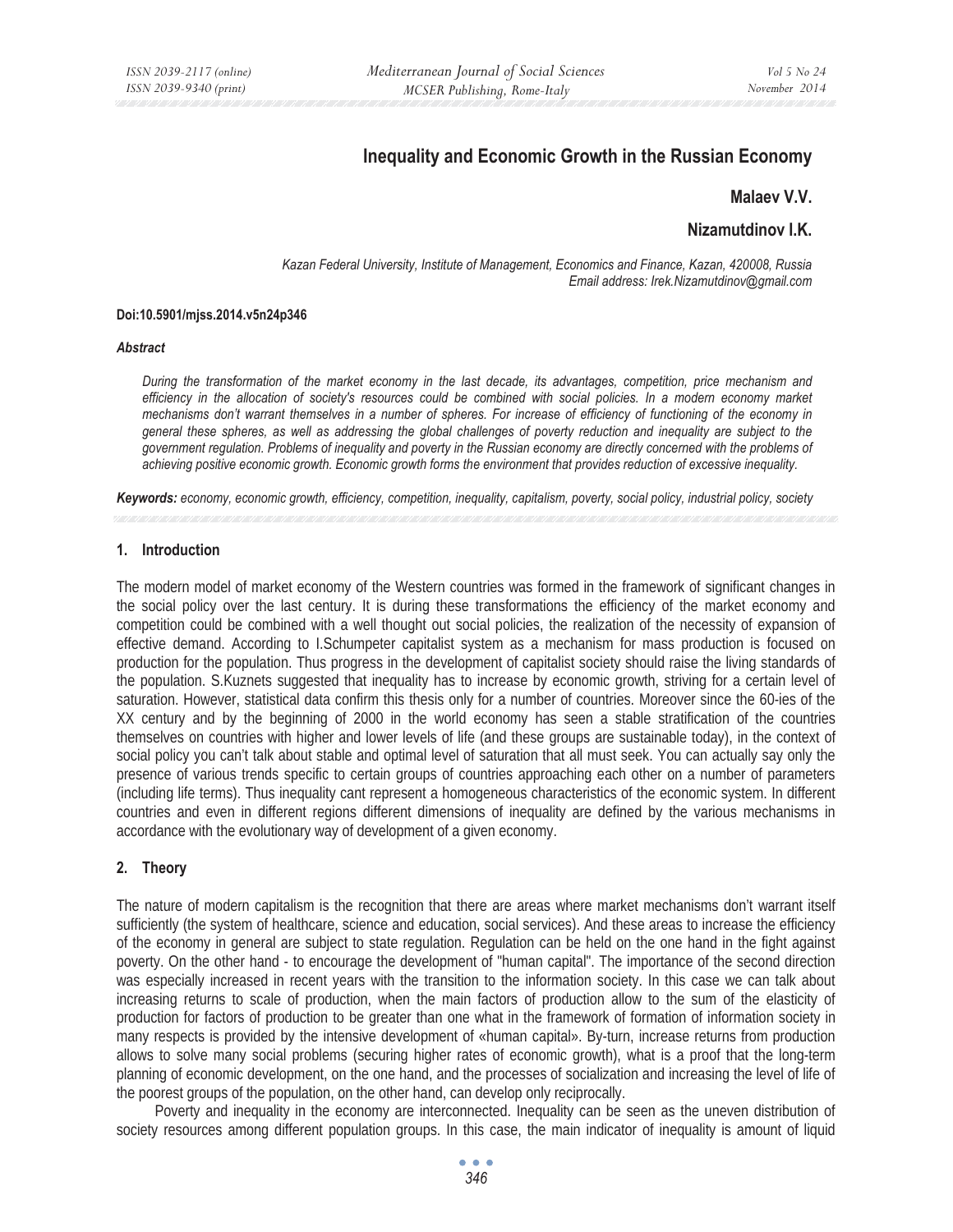| ISSN 2039-2117 (online) | Mediterranean Journal of Social Sciences | Vol 5 No 24   |
|-------------------------|------------------------------------------|---------------|
| ISSN 2039-9340 (print)  | MCSER Publishing, Rome-Italy             | November 2014 |
|                         |                                          |               |

assets at specific individuals (that determine the social role of the individual). At the same time, poverty also means decrease (as a consequence of the reduction of liquid values) of a level of intellectual and moral development of a person. Therefore, poverty can be understood as the economic status of individuals, which requires a minimum amount of liquid values and limit access to social benefits. The concept of poverty is determined by the level of economic development in the country and wealth of society. More developed economic system allows to diversify the range of needs and increase the degree of satisfaction. However, the richer a country is, the wider the range of needs marked as required for the normal life of needs (satisfaction the requirements recognized optimal and formed of evolutionary development of this economic system). Accordingly, the criteria of poverty will vary depending on the development level of the economy within the country depending on the development of a particular region. And this question is not a theoretical but has practical importance, identifying the scope of social assistance from the government (and the scale of spending funds from the state budget for social programs).

Changes in patterns of poverty and normal inequality are rather stable and linked to the existing criteria for the assessment of the level of populations life (what involve the use of macroeconomic indicators). Almost every macroeconomic parameter that affects the standard of living has a strong dependence of inequality and poverty. Improving the quality of life may not reduce the overall inequality, but initiate substitution of normal inequality excessive inequality generated by poverty. In particular, concerning Russia can be argued that at present normal inequality has not yet reached its limit when the growth of the quality of life leads to a reduction in overall inequality (as a consequence of poverty reduction). When analyzing specifically macroeconomic parameters should be noted that foreign investments (in this case, both direct and portfolio), the level of production, the total value of domestic investment and savings, development of the financial system, the share of commodity export in the total volume of export are factors directly affecting quality of life and poverty. Analysis of the influence of these parameters on the economic growth we can trace in the example of instrumentation of general state industrial policy in the framework of all its components (structural, investment and innovation) [2].

# **3. Results**

When considering the basic parameters of development of the national economic (table 1), we focus primarily on the rate of change in GDP (relating to economic growth) and the rate of change of unemployment rate (describing change of social tension in the society), that in moments of significant changes on the market have a reverse dependence (Figure 1), as well as on the parameters characterizing the change of the situation in the social sphere, provided by the official statistics (Table2).

**Table 1.** [12] Changes in GDP (prices of 2008) and unemployment of the population in an average one year in the Russian economy

|                                                         | 2001  | 2002  | 2003 | 2004   | 2005 | 2006 | 2007         | 2008 | 2009   | 2010                                                                                            | 2011  | 2012  |
|---------------------------------------------------------|-------|-------|------|--------|------|------|--------------|------|--------|-------------------------------------------------------------------------------------------------|-------|-------|
| GDP (prices of 2008) bln rubles                         |       |       |      |        |      |      |              |      |        | 26062,5 27312,3 29304,9 31407,8 33410,5 36134,6 39218,7 41276,8 38048,6 39762,2 41458,0 42878,5 |       |       |
| The rate of change in GDP in %                          | 5     | 4.8   | 7.3  | 7.2    | 6.4  | 8.2  | 8.5          | 5.2  | $-7.8$ | 4.5                                                                                             | 4,3   | 3.4   |
| Unemployment rate in %                                  |       | 7.9   | 8.2  | 7.8    | 7.1  | 7.1  | <sub>b</sub> | 6.2  | 8.3    | 7.3                                                                                             | 6.5   | 5.5   |
| The rate of change of the level of<br>unemployment in % | $-15$ | $-12$ | 3,8  | $-4.9$ |      |      | $-16$        | 3.3  | 33.9   | $-12$                                                                                           | $-11$ | $-15$ |

### **Table 2.** [11] Indicators of inequality in the Russian economy

|                                                                                                                                                 | $2005$ | 2007 | 2009 | -2011                           |
|-------------------------------------------------------------------------------------------------------------------------------------------------|--------|------|------|---------------------------------|
| Gini coefficient                                                                                                                                |        |      |      | $0,456$ $0,447$ $0,418$ $0,425$ |
| The ratio of the average wage of 10% of the employees with higher and 10% of the employees with<br>the lowest wages (the ratio of funds), times | 24.9   | 22.1 | 14.7 | 16.1                            |

As can we see from figure 1, the ratio of average wage of 10% of the employees with higher and 10% of the employees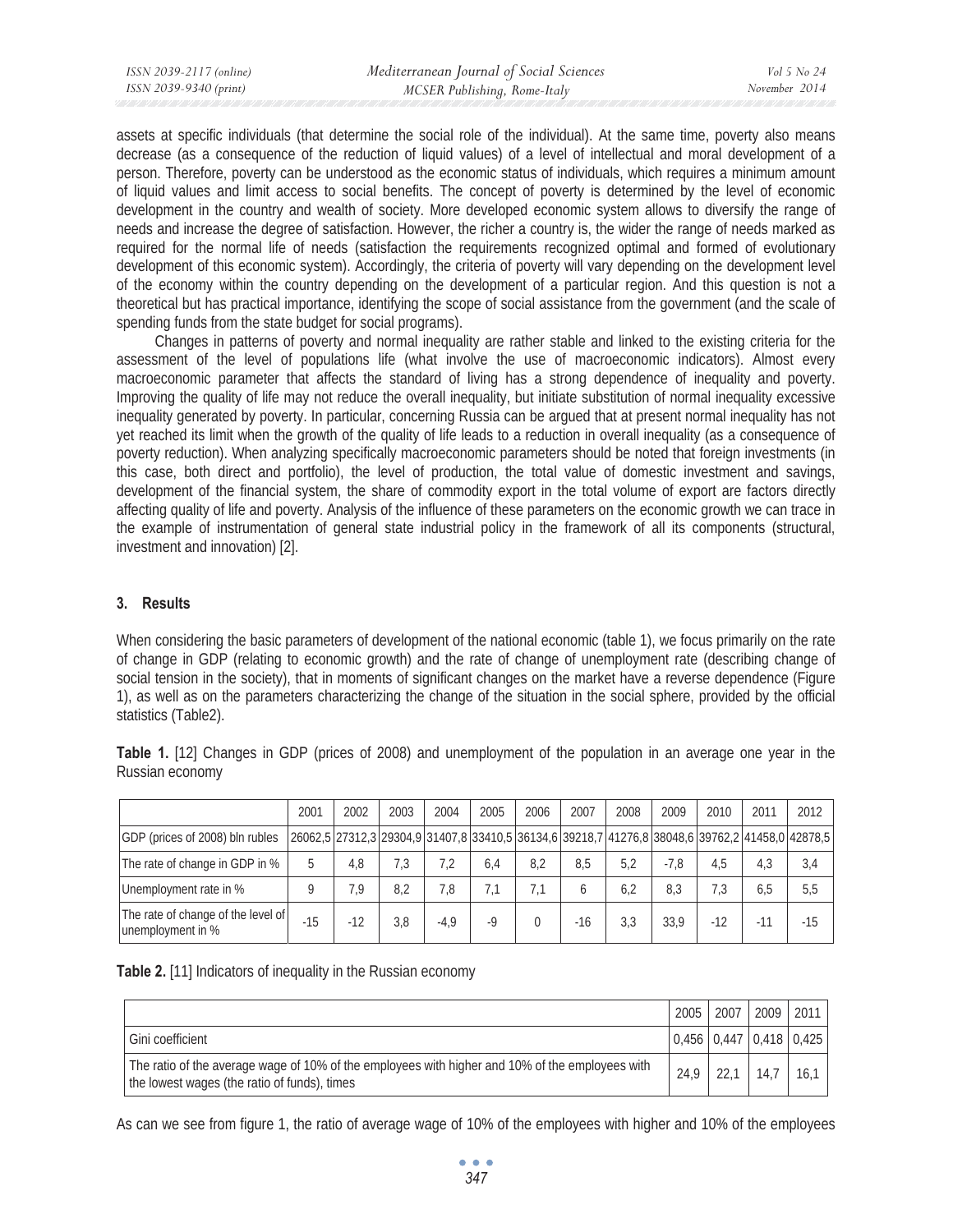with the lowest wages varies in accordance with the rate of change of GDP, what may indicate a decrease in this ratio during the crisis. In other words, the wages of workers with the lowest wages actually meets only the minimum requirements and cannot be reduced, and the salary of the more affluent workers really depends on the economic situation. Thus, since the change of the economic situation does not affect directly the position of the poorest population, the social policy becomes the most important tool of regulation of social tension in society.





When considering the current situation with the rate of change in GDP in the Russian economy for the period 2011-2013 (table 3), we can assume that Russia's accession to the ITO negative impact on economic growth from the mid-2012 (figure2).

**Table 3.** [12] Dynamics of the ITO growth on a quarterly basis according to prices of 2008 (billion rubles) with the exception of the seasonal factor in the Russian economy

|                                                                                                                                                                        | O <sub>2</sub><br>2011 | O <sub>3</sub><br>2011 | O <sub>4</sub><br>2011 | 01<br>2012 | Ο2<br>2012 | O3<br>2012 | O4<br>2012 | 2013 | Ο2<br>2013 | O <sub>3</sub><br>2013 |
|------------------------------------------------------------------------------------------------------------------------------------------------------------------------|------------------------|------------------------|------------------------|------------|------------|------------|------------|------|------------|------------------------|
| $ $ ITO in prices of 2008, billion rubles, with the 10215,3 10366,9 10600,6 10587,3 10662,5 10762,7 10784,2 10804 10796,8 10823,4<br>exception of the seasonal factor. |                        |                        |                        |            |            |            |            |      |            |                        |
| The rate of change in ITO in % to the<br>previous quarter                                                                                                              | 0.45                   | 1.48                   | 2.25                   | $-0.13$    | 0.71       | 0.94       | 0.2        | 0.18 | $-0.07$    | 0.25                   |



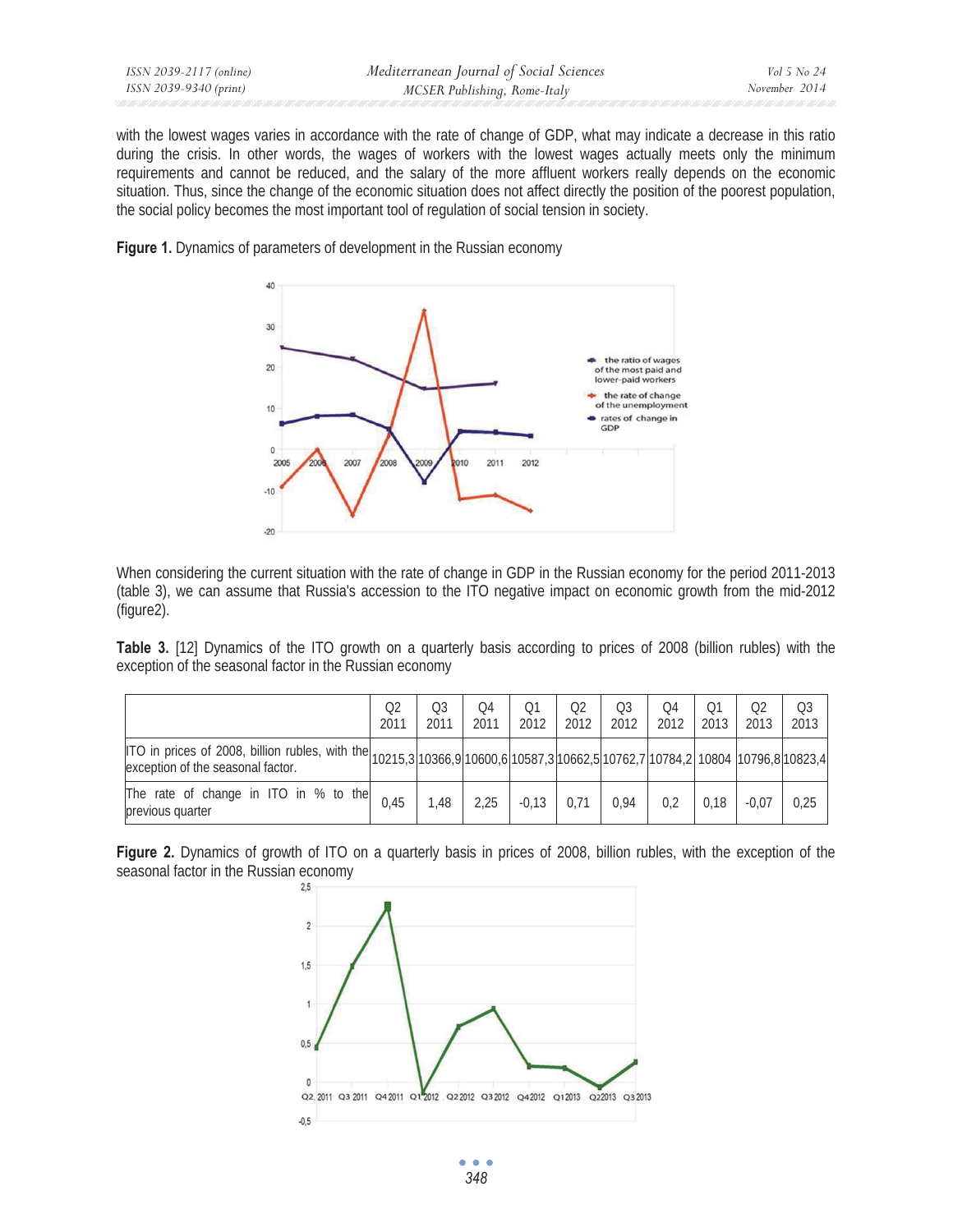The idea of social equality implies the use of a dependence criterion of the social benefits obtained by individual from its contribution to society. The society provides the equality of its citizens in a number of spheres. However, the economic freedom of the individual must assume the possibility of increasing their personal wealth. At the same time, the market mechanism for allocating resources, income, and the resulting product not include any demands and peculiarities of the economic agent, in addition to its solvency.

However, it can be argued that in terms of the evolutionary development of the capitalist system the market economy implies a social levelling. This is because, first, the market can be considered as some form of compromise between its participants, who are forced to increase their own efficiency to be able to coordinate their economic interests.

Secondly, at saturation of the market and increased competition, producers are interested in the growth of consumers' incomes (ensuring the growth of solvency).

Thus we can agree that the market creates conditions for social cohesion, but only within certain limits. In the conditions of fast economic growth employers and society can without significant losses in the achievement of their economic and social interests to solve the problems of distribution of income.

Considering the current situation in Russian economy and an indicator of the allocation total wage by five twentypercent groups of workers in Russia, we see that if the first (least-paid group) 2005 received only 4.1 percent of the total wage, 2013 its share amounted to 5.4 percent. Accordingly, the fifth group (most paid workers) reduced its stake from 51.1% to 48.7% at the same time [11]. Thus there are minimum positive changes on the market, but they are unable to change the structure of solvent demand. Demand of the most and the lowest paid groups of the population differs quite considerably in its structure, what leads to serious changes in the structure of production aimed at gaining profit and accordingly adapt to the requests of the top segments of the population.

When considering the indicator of the average hourly wages of employees of organizations by types of economic activity we see that 2012 employees of agriculture and forestry receive only 99.8 rubles per hour, workers employed in branches of mining-related on average receive 359, 5 rubles per hour, and workers engaged in the production of fuel and energy minerals receive 409.9 rubles per hour[11]. But the stratification of workers on wages even on the types of activities can demonstrate geographical stratification of territories providing the population of the higher and lower level of consumption (depending on the dominance in the region enterprises in a particular industry). Thus, if the branch structure of production (through the average accrued wages) can affect the prosperity or poverty of regions and actions of government planning sectorial structure should take into account not only economic but also social efficiency [9, 10].

# **4. Conclusions**

Considering the economic growth as a basic tool for creating the potential possibilities for reducing poverty and inequality will focus on the systematization of the industrial policy instruments. The instruments of industrial policy and its constituent parts (structural, investment and innovation), we analyze instruments of structural policy as one of the elements of a common social policy.

We identify the following blocks of industrial policy with the appropriate tools:

- 1. Fiscal unit of industrial policy, federal and regional target programs (including investments) and regulations affecting; budget investments (at the level of Federal and regional budgets); regulation of the contents of collected taxes and the main parameters (base and tax rates).
- 2. Social block of industrial policy, legal regulation of labour relations in the industry; the policy of the state authorities (both Federal and regional) in relation to trade unions; the regulation of the sphere of education and retraining of the staff, the formation of educational programs (this toolkit implemented at the Federal and at the regional level); activities of the state employment service.
- 3. Foreign economic block of industrial policy, the regulation of foreign investments; tariff and non-tariff incentives (or constraints) of exports and imports, customs policy; regulation of the functioning of foreign financial institutions on the territory of the state; the conclusion of bilateral and multilateral trade and economic agreements; immigration; membership in international organizations; special tax regimes.
- 4. Macroeconomics block of industrial policy, the regulation of financial markets; the regulation of the processes of restructuring industry through changes in interest rates, by changes in the quantity of money supply; implementation of public procurement and application of public order, regulation of intellectual property rights.
- 5. Regional unit of industrial policy formation and regulation of the functioning of organized commodity markets; licensing and certification of production of a number of goods and services (selected in accordance with the existing priorities of regional development); accommodation of productive forces, zoning; regulation of the real estate market; support of facilities and institutions of the information infrastructure; supporting development of